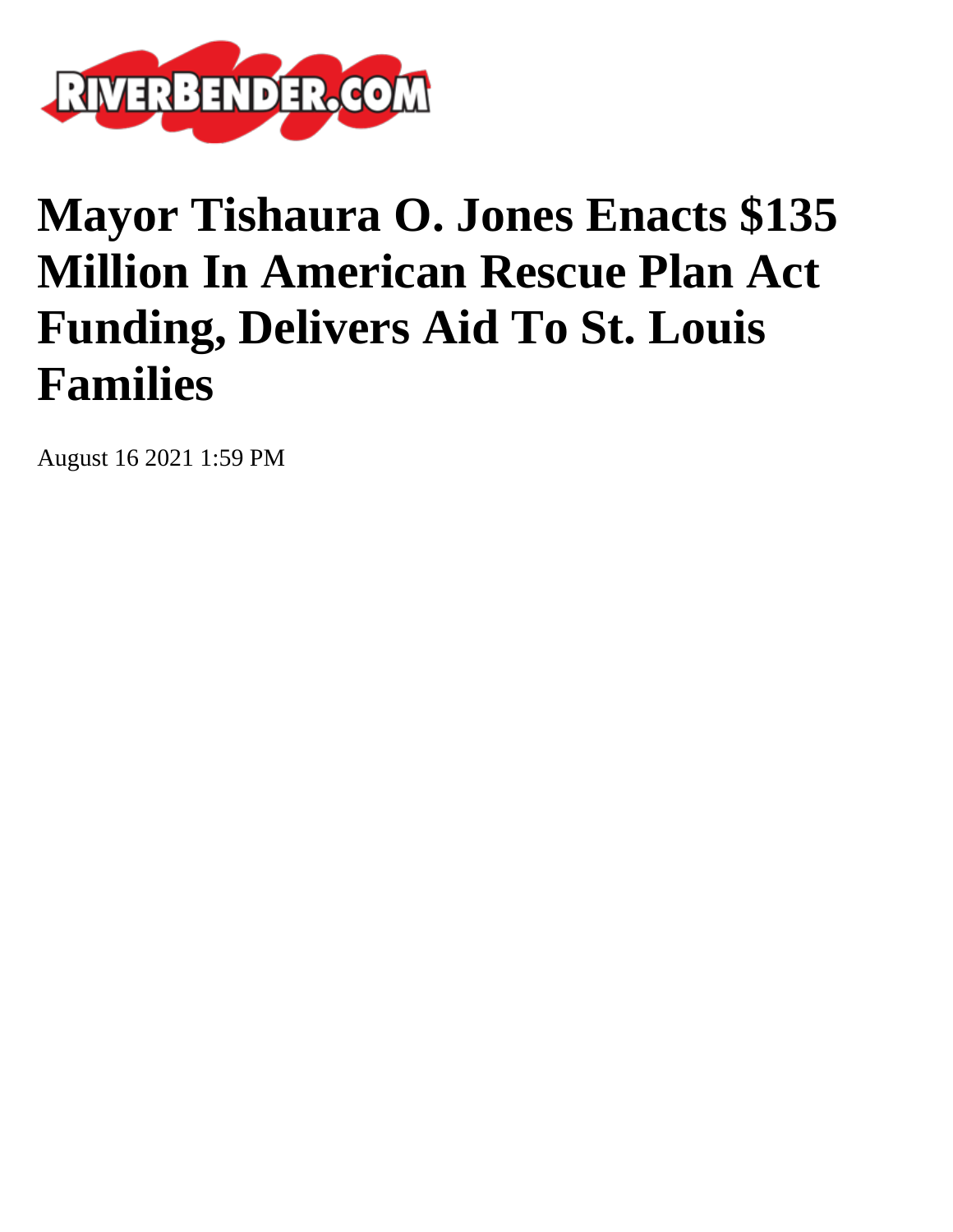

ST. LOUIS - Today, Mayor Tishaura O. Jones, joined by faith, labor and elected leaders, announced that she will sign the American Rescue Plan Act (ARPA) direct relief package passed out of the St. Louis Board of Aldermen. The total package will invest more than \$135 million into families and neighborhoods across St. Louis, helping support and stabilize neighborhoods in anticipation of more federal funds down the line.

"This is a public safety plan, a public health plan, and an economic relief plan all in one. We have to boost our vaccination rates, help keep families in their homes and address the root causes of crime," said Mayor Tishaura O. Jones. "I'm grateful to Congresswoman Cori Bush, Comptroller Darlene Green, the St. Louis Board of Aldermen, and the public for their work in making this a reality. My administration's top priority is now getting this urgent relief, including \$500 direct payments, to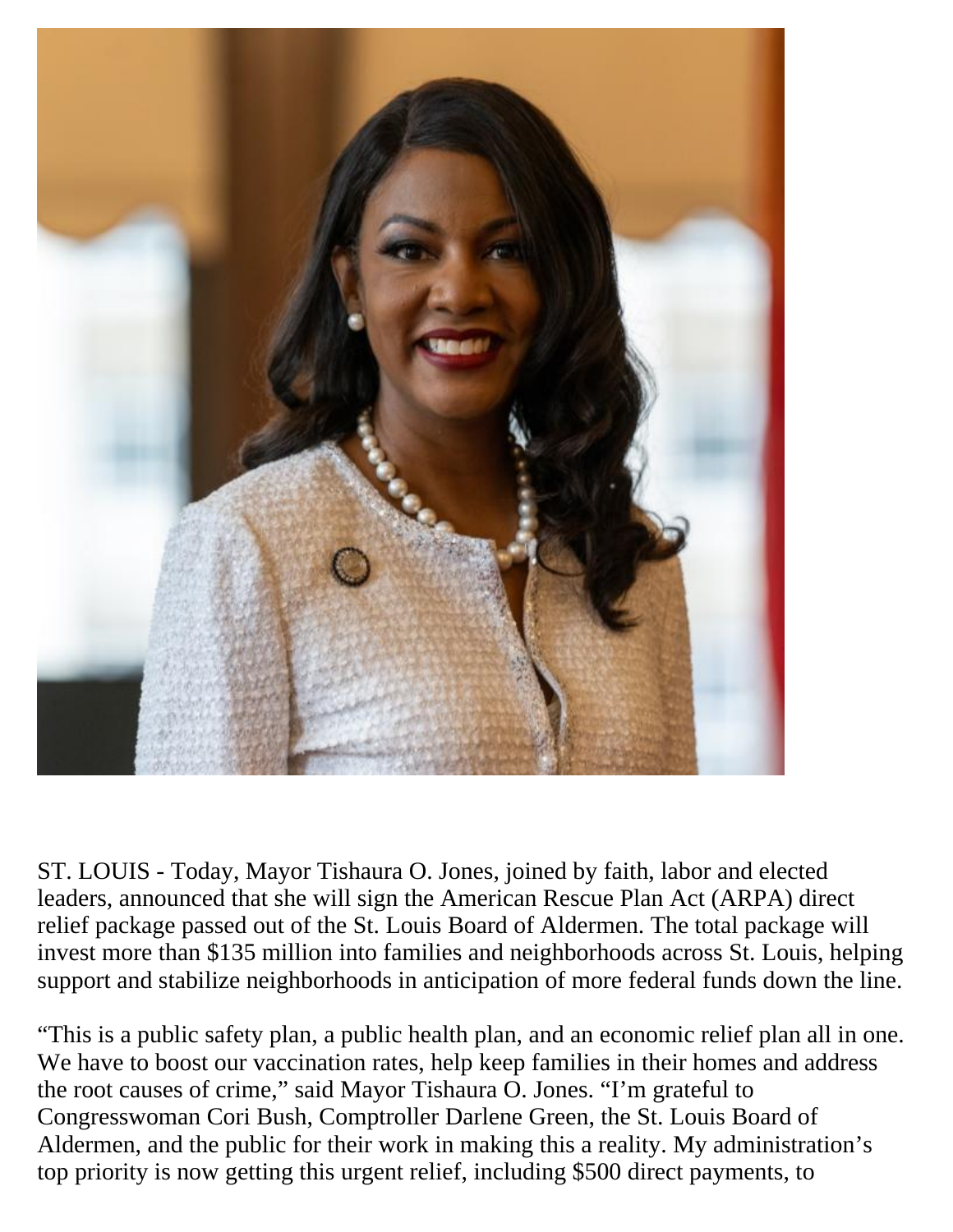thousands of St. Louis families. But this is just the beginning; we still have hundreds of millions of federal dollars in the bank to transform and revitalize St. Louis, and I will work to make sure those investments benefit our entire city."

The final package was informed by more than 2,500 comments from the public and multiple community feedback sessions. Highlights of the relief package include:

- \$500 direct cash assistance payments to 10,000 St. Louis families negatively impacted by the COVID-19 crisis.
- \$8 million in public health infrastructure to connect people with the resources they need and get more people vaccinated with mobile vaccine clinics, vaccine incentives, and community canvasses to meet St. Louisans in their neighborhoods and homes
- \$49 million in direct economic relief, including housing and utility assistance,  $\bullet$ support for unhoused neighbors, legal assistance, and public benefits navigators to help residents connect with these services
- \$11.5 million to address the root causes of crime and improve public safety through increased funding for violence intervention programs and youth programming and jobs to keep youth engaged and safe
- \$30 million to grow jobs and opportunities across the city, including a hub in North St. Louis to assist small business owners, a small business loan fund, workforce development, and expanding broadband and public wifi

With nearly \$500 million in ARPA funds total heading to St. Louis, as well as likely federal infrastructure support, Mayor Jones also laid out her vision for spending the next round of funds to reverse historic wrongs by investing in disinvested neighborhoods throughout North St. Louis and in pockets of South City. These priorities, which will help make sure residents can meet basic needs and benefit equally from development, include affordable housing, infrastructure improvements, economic empowerment with small business loans and technical assistance, workforce development, neighborhood beautification and revitalization, and more.

Mayor Jones also used power established in the City Charter to line item veto \$33 million in allocations from the final package that violated US Treasury rules regulating the spending of ARPA funds. The City's CARES Act and ARPA auditor, City Counselor, and longtime federal lobbyist warned that such spending outside of federal regulations could result in St. Louis being forced to pay millions back to the federal government. As fiduciary stewards of St. Louis, the Mayor and Comptroller Darlene